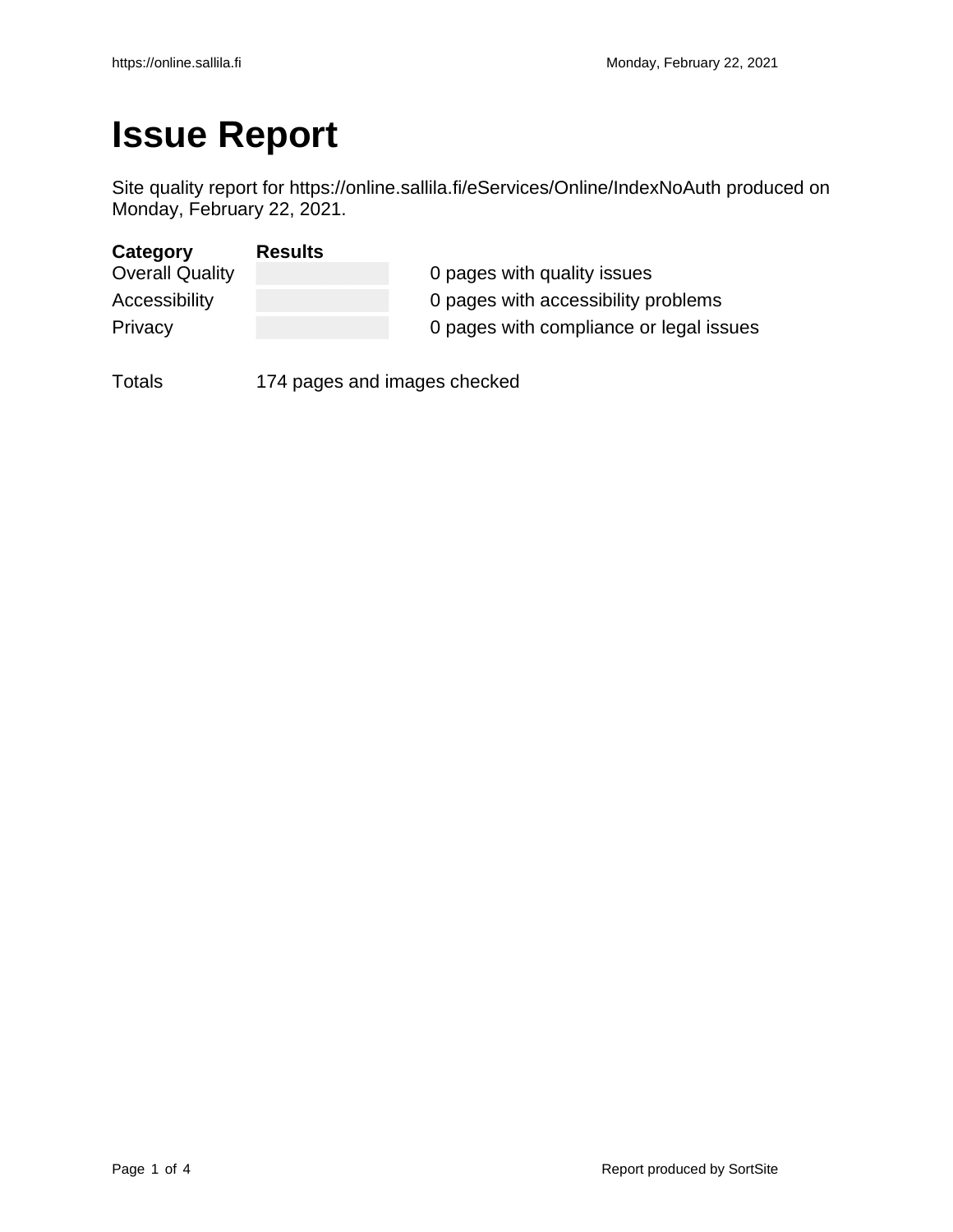## **Accessibility**

This section shows accessibility issues, indicating problems for older users, people with disabilities or accessibility needs. Automated testing cannot detect all accessibility issues, so should be used alongside human testing.

#### **Level A**

0 issues on 0 pages

#### **Level AA**

0 issues on 0 pages

#### **Priority 4**

2 issues on 9 pages

∩ input type=text with aria-label attribute doesn't work in some screen readers. A more

reliable alternative is wrapping the INPUT with a LABEL element.

• NVDA 2019.2 with IE11 on Windows 10 when Reading: Doesn't read aria label in Reading mode

• NVDA 2018.4 with IE11 on Windows 10 when Reading: Doesn't read aria label in Reading mode

• NVDA 2017.3 with FF60 on Windows 10 when Reading: Doesn't read aria label in Reading mode

• NVDA 2017.3 with IE11 on Windows 10 when Reading: Doesn't read aria label in Reading mode

• NVDA 2016.2 with FF48 on Windows 10 when Reading: Doesn't read aria label in Reading mode

• NVDA 2016.2 with IE11 on Windows 10 when Reading: Doesn't read aria label in Reading mode

<https://online.sallila.fi/eServices/Online/IndexNoAuth> line 387 <https://online.sallila.fi/Reporting/CustomerConsumption> line 998 <https://online.sallila.fi/Reporting/CustomerConsumption?meteringPointCode=5963> line 1006 [https://online.sallila.fi/Reporting/CustomerConsumption?meteringPointCode=5963&networkCode=SALL0](https://online.sallila.fi/Reporting/CustomerConsumption?meteringPointCode=5963&networkCode=SALL00&loadLastYearData=True&showOldContracts=True) [0&loadLastYearData=True&showOldContracts=True](https://online.sallila.fi/Reporting/CustomerConsumption?meteringPointCode=5963&networkCode=SALL00&loadLastYearData=True&showOldContracts=True) line 998



Link text replaced by aria-label attribute doesn't work in some screen readers.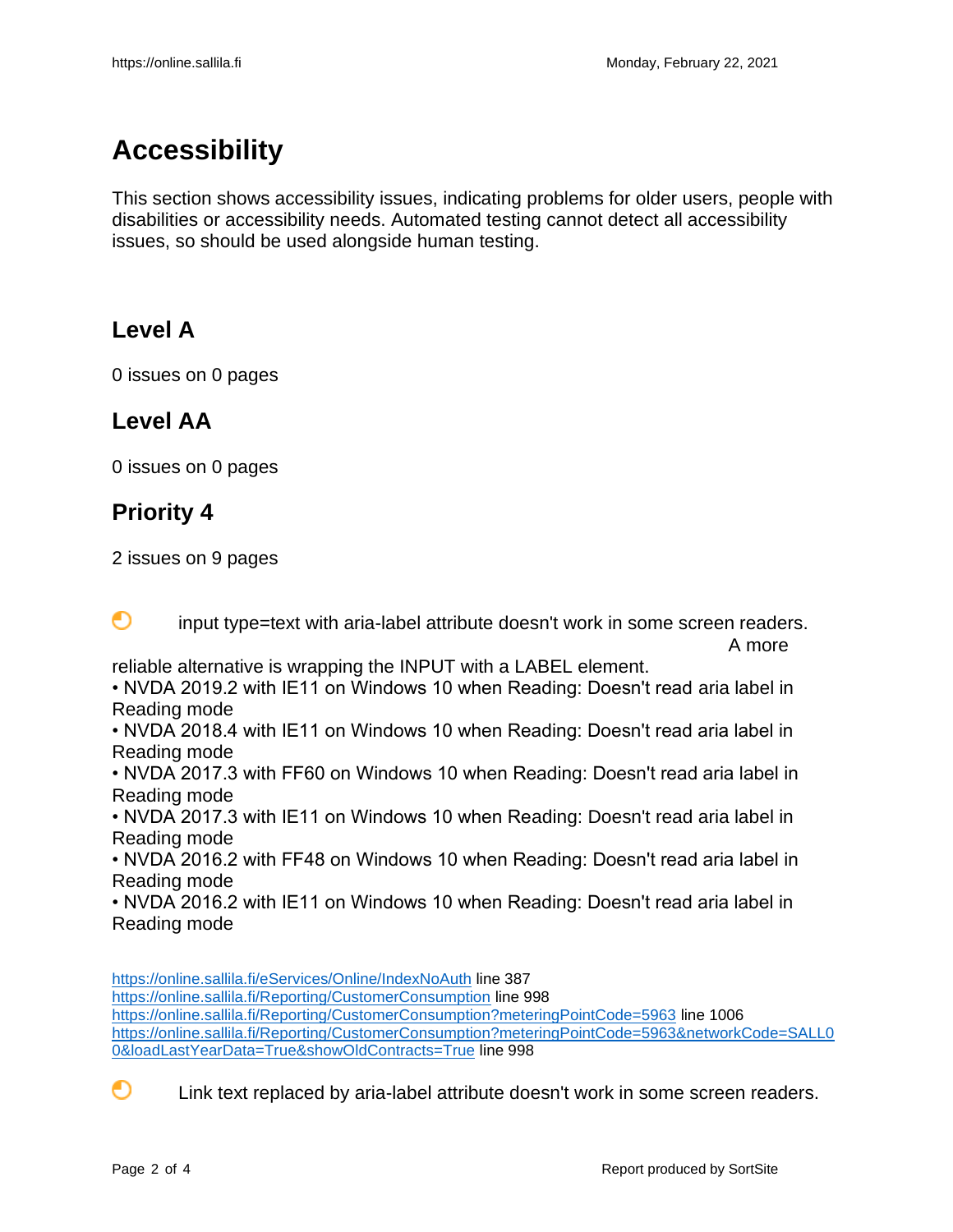A much more

reliable alternative is changing the text inside in the link element start and end tags. • JAWS 2018.1811.2 with FF60 on Windows 10 when Reading: aria-label ignored

<https://online.sallila.fi/eServices/MyInformation/AccountInfo> line 423 484 642 965 ... <https://online.sallila.fi/eServices/MyInformation/Permissions> line 343 392 473 603 678 ... <https://online.sallila.fi/eServices/Online> line 445 <https://online.sallila.fi/Reporting/CustomerConsumption> line 730 833 938

#### **Informative**

These messages are for information only and do not indicate errors

∩ a element placeholder link with no event handler or href attribute doesn't work in some screen readers.

• VoiceOver macOS 10.14 with Safari 13.0 on macOS 10.14.6 when Reading: Announced as clickable, but no event handler so nothing happens when clicked • VoiceOver macOS 10.13 with Safari 12.1 on macOS 10.13.6 when Reading: Announced as clickable, but no event handler so nothing happens when clicked • VoiceOver macOS 10.12 with Safari 10.1.2 on macOS 10.12.6 when Reading: Announced as clickable, but no event handler so nothing happens when clicked

<https://online.sallila.fi/eServices/MyInformation/AccountInfo> line 423 484 642 965 ... <https://online.sallila.fi.fi/eServices/MyInformation/Permissions> line 473 <https://online.sallila.fi.fi/eServices/Online> line 445 <https://online.sallila.fi.fi/Reporting/CustomerConsumption> line 1027

O Some CSS files have been blocked by robots.txt or the Blocked Links box. Rules that depend on CSS, such as color contrast checks, are unreliable when CSS is blocked.

[https://online.sallila.fi/Content/bootstrap/bootstrap-4/themes/theme.sallila.css?version=NjM3NDkzNTAwN](https://online.sallila.fi/Content/bootstrap/bootstrap-4/themes/theme.sallila.css?version=NjM3NDkzNTAwNDY5NTY4MDgy) [DY5NTY4MDgy](https://online.sallila.fi/Content/bootstrap/bootstrap-4/themes/theme.sallila.css?version=NjM3NDkzNTAwNDY5NTY4MDgy) line 1

[https://online.sallila.fi/Content/themes/base-1.12.0/jquery-ui.css?version=NjM3NDc3MjkwMjA3NTk2MDg](https://online.sallila.fi/Content/themes/base-1.12.0/jquery-ui.css?version=NjM3NDc3MjkwMjA3NTk2MDg5) [5](https://online.sallila.fi/Content/themes/base-1.12.0/jquery-ui.css?version=NjM3NDc3MjkwMjA3NTk2MDg5) line 1

[https://online.sallila.fi/Scripts/DataTables-1.10.13x/media/css/jquery.dataTables.css?version=NjM3NDc3](https://online.sallila.fi/Scripts/DataTables-1.10.13x/media/css/jquery.dataTables.css?version=NjM3NDc3MjkwMjM2Mzg0OTk2) [MjkwMjM2Mzg0OTk2](https://online.sallila.fi/Scripts/DataTables-1.10.13x/media/css/jquery.dataTables.css?version=NjM3NDc3MjkwMjM2Mzg0OTk2) line 1